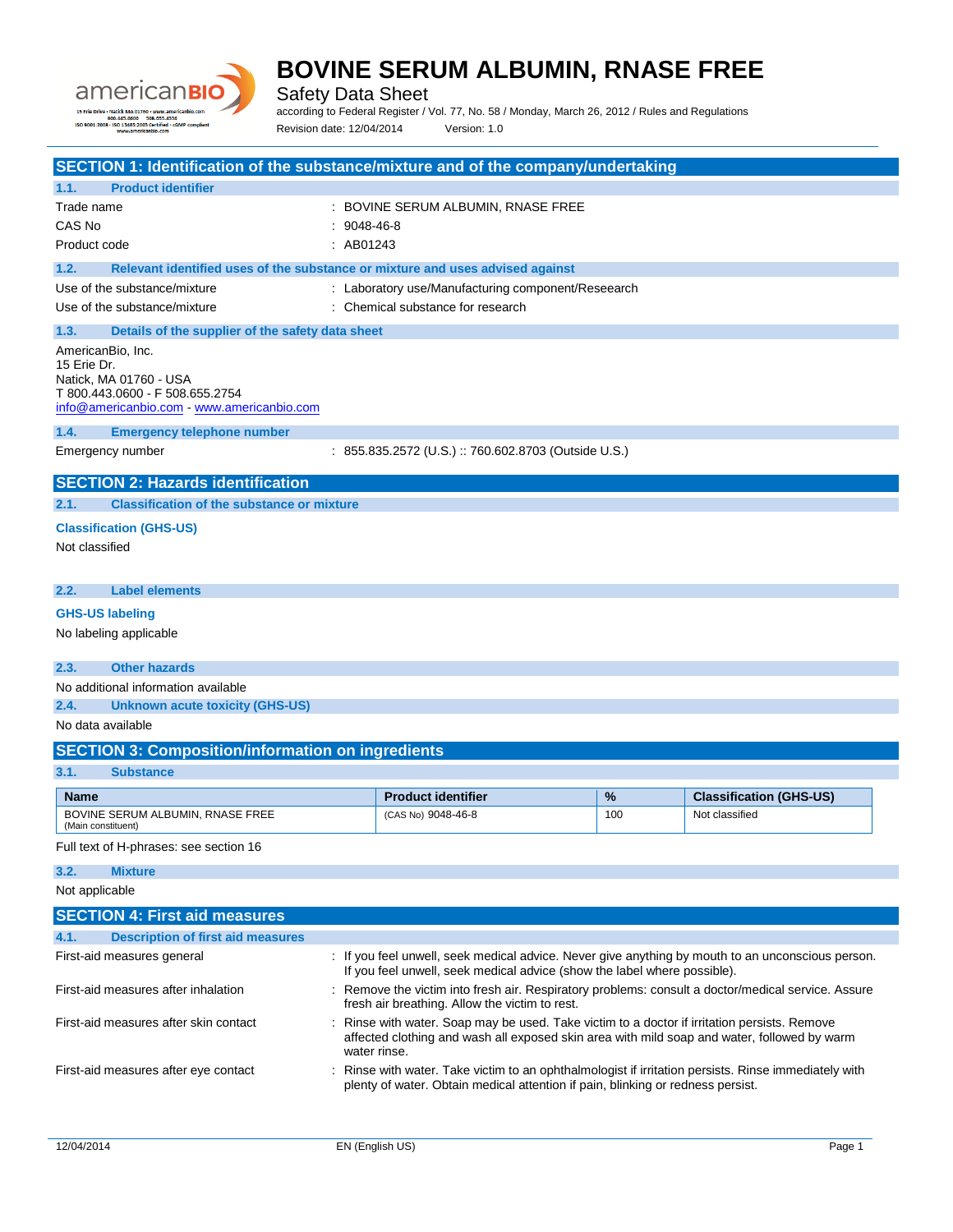Safety Data Sheet

according to Federal Register / Vol. 77, No. 58 / Monday, March 26, 2012 / Rules and Regulations

| First-aid measures after ingestion                                                                      | Rinse mouth with water. Immediately after ingestion: give lots of water to drink. Call Poison<br>Information Centre (www.big.be/antigif.htm). Consult a doctor/medical service if you feel unwell.<br>Rinse mouth. Do NOT induce vomiting. Obtain emergency medical attention.                     |
|---------------------------------------------------------------------------------------------------------|----------------------------------------------------------------------------------------------------------------------------------------------------------------------------------------------------------------------------------------------------------------------------------------------------|
| 4.2.<br>Most important symptoms and effects, both acute and delayed                                     |                                                                                                                                                                                                                                                                                                    |
| Symptoms/injuries                                                                                       | : Unlikely to cause harmful effects. Not expected to present a significant hazard under anticipated<br>conditions of normal use.                                                                                                                                                                   |
| Indication of any immediate medical attention and special treatment needed<br>4.3.                      |                                                                                                                                                                                                                                                                                                    |
| No additional information available                                                                     |                                                                                                                                                                                                                                                                                                    |
| <b>SECTION 5: Firefighting measures</b>                                                                 |                                                                                                                                                                                                                                                                                                    |
| 5.1.<br><b>Extinguishing media</b>                                                                      |                                                                                                                                                                                                                                                                                                    |
| suitable extinguishing media                                                                            | : Water spray. Polyvalent foam. ABC powder. Carbon dioxide. Foam. Dry powder. Carbon dioxide.<br>Water spray. Sand.                                                                                                                                                                                |
| Unsuitable extinguishing media                                                                          | : No unsuitable extinguishing media known. Do not use a heavy water stream.                                                                                                                                                                                                                        |
| 5.2.<br>Special hazards arising from the substance or mixture                                           |                                                                                                                                                                                                                                                                                                    |
| Fire hazard                                                                                             | DIRECT FIRE HAZARD. No data available on direct fire hazard. INDIRECT FIRE HAZARD. No<br>data available on indirect fire hazard.                                                                                                                                                                   |
| <b>Explosion hazard</b>                                                                                 | DIRECT EXPLOSION HAZARD. No data available on direct explosion hazard. INDIRECT<br>EXPLOSION HAZARD. No data available on indirect explosion hazard.                                                                                                                                               |
| Reactivity                                                                                              | On burning: release of toxic and corrosive gases/vapours (nitrous vapours, carbon monoxide -<br>carbon dioxide).                                                                                                                                                                                   |
| 5.3.<br><b>Advice for firefighters</b>                                                                  |                                                                                                                                                                                                                                                                                                    |
| Precautionary measures fire                                                                             | : Exposure to fire/heat: keep upwind. Exposure to fire/heat: consider evacuation. Exposure to<br>fire/heat: have neighbourhood close doors and windows.                                                                                                                                            |
| Firefighting instructions                                                                               | Dilute toxic gases with water spray. Use water spray or fog for cooling exposed containers.<br>Exercise caution when fighting any chemical fire. Avoid (reject) fire-fighting water to enter<br>environment.                                                                                       |
| Protection during firefighting                                                                          | Heat/fire exposure: compressed air/oxygen apparatus. Do not enter fire area without proper<br>protective equipment, including respiratory protection.                                                                                                                                              |
| <b>SECTION 6: Accidental release measures</b>                                                           |                                                                                                                                                                                                                                                                                                    |
| 6.1.<br>Personal precautions, protective equipment and emergency procedures                             |                                                                                                                                                                                                                                                                                                    |
| 6.1.1.<br>For non-emergency personnel                                                                   |                                                                                                                                                                                                                                                                                                    |
| Protective equipment                                                                                    | : Gloves. Protective clothing. Dust cloud production: compressed air/oxygen apparatus.                                                                                                                                                                                                             |
| Emergency procedures                                                                                    | Mark the danger area. Prevent dust cloud formation, e.g. by wetting. No naked flames. Wash<br>contaminated clothes. Evacuate unnecessary personnel.                                                                                                                                                |
| Measures in case of dust release                                                                        | : In case of dust production: keep upwind. Dust production: have neighbourhood close doors and<br>windows.                                                                                                                                                                                         |
| 6.1.2.<br>For emergency responders                                                                      |                                                                                                                                                                                                                                                                                                    |
| Protective equipment                                                                                    | : Equip cleanup crew with proper protection.                                                                                                                                                                                                                                                       |
| <b>Emergency procedures</b>                                                                             | : Ventilate area.                                                                                                                                                                                                                                                                                  |
| 6.2.<br><b>Environmental precautions</b>                                                                |                                                                                                                                                                                                                                                                                                    |
| Prevent entry to sewers and public waters. Notify authorities if liquid enters sewers or public waters. |                                                                                                                                                                                                                                                                                                    |
| 6.3.<br>Methods and material for containment and cleaning up                                            |                                                                                                                                                                                                                                                                                                    |
| For containment                                                                                         | Contain released substance, pump into suitable containers. Plug the leak, cut off the supply.<br>Knock down/dilute dust cloud with water spray.                                                                                                                                                    |
| Methods for cleaning up                                                                                 | Stop dust cloud by humidifying. Scoop solid spill into closing containers. Clean contaminated<br>surfaces with an excess of water. Wash clothing and equipment after handling. On land, sweep<br>or shovel into suitable containers. Minimize generation of dust. Store away from other materials. |
| 6.4.<br><b>Reference to other sections</b>                                                              |                                                                                                                                                                                                                                                                                                    |

See Heading 8. Exposure controls and personal protection.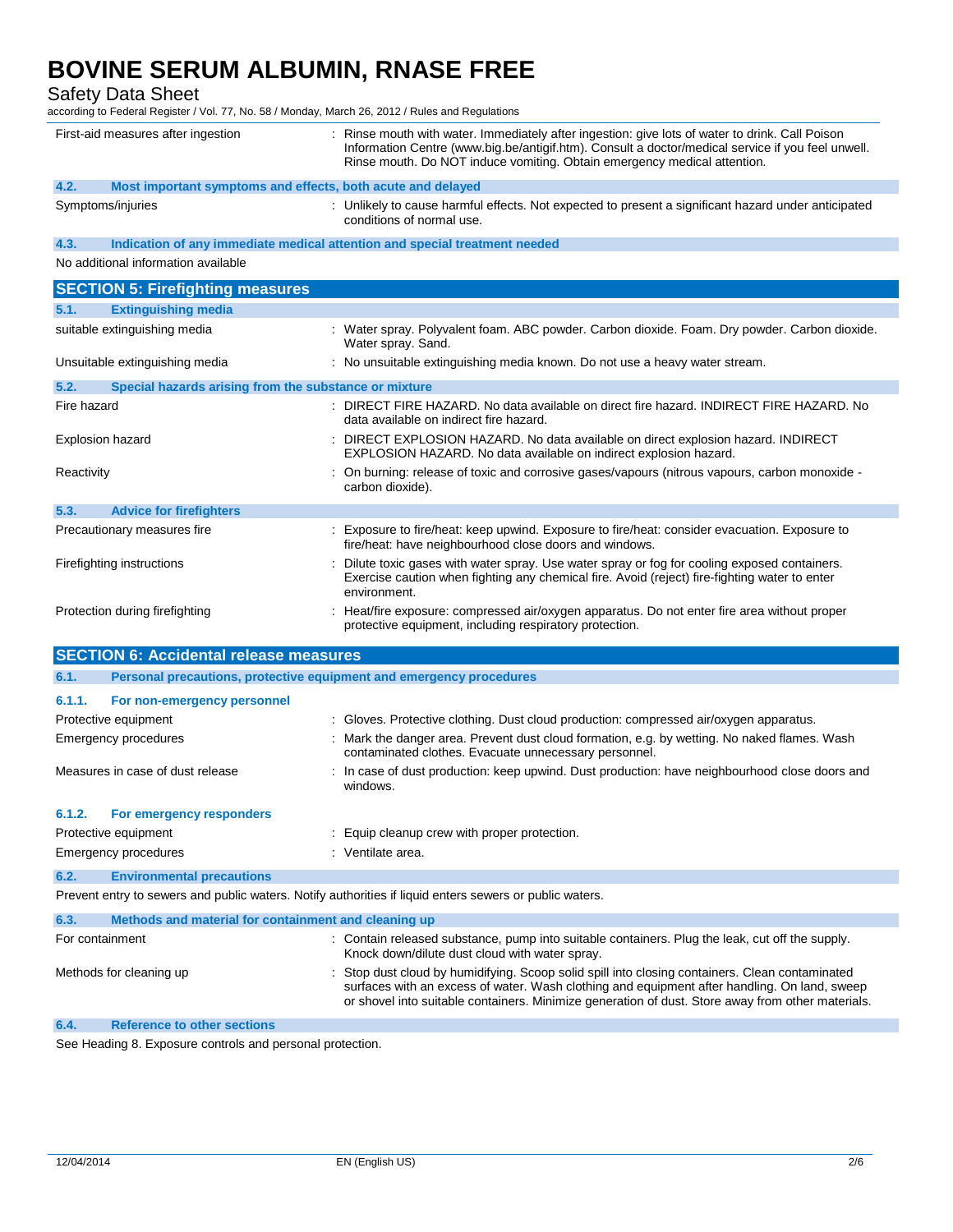Safety Data Sheet

according to Federal Register / Vol. 77, No. 58 / Monday, March 26, 2012 / Rules and Regulations

| <b>SECTION 7: Handling and storage</b>                               |                                                                                                                                                                                                                                                                                                                                                                                                                                                                                          |
|----------------------------------------------------------------------|------------------------------------------------------------------------------------------------------------------------------------------------------------------------------------------------------------------------------------------------------------------------------------------------------------------------------------------------------------------------------------------------------------------------------------------------------------------------------------------|
| <b>Precautions for safe handling</b><br>7.1.                         |                                                                                                                                                                                                                                                                                                                                                                                                                                                                                          |
| Precautions for safe handling                                        | : Comply with the legal requirements. Clean contaminated clothing. Avoid raising dust. Keep away<br>from naked flames/heat. Observe normal hygiene standards. Keep container tightly closed. Carry<br>operations in the open/under local exhaust/ventilation or with respiratory protection. Wash hands<br>and other exposed areas with mild soap and water before eat, drink or smoke and when leaving<br>work. Provide good ventilation in process area to prevent formation of vapor. |
| 7.2.<br>Conditions for safe storage, including any incompatibilities |                                                                                                                                                                                                                                                                                                                                                                                                                                                                                          |
| Storage conditions                                                   | : Keep only in the original container in a cool, well ventilated place away from : Direct sunlight.<br>Keep container closed when not in use.                                                                                                                                                                                                                                                                                                                                            |
| Incompatible products                                                | : Strong bases. strong acids.                                                                                                                                                                                                                                                                                                                                                                                                                                                            |
| Incompatible materials                                               | : Sources of ignition. Direct sunlight.                                                                                                                                                                                                                                                                                                                                                                                                                                                  |
| Heat-ignition                                                        | : KEEP SUBSTANCE AWAY FROM: heat sources.                                                                                                                                                                                                                                                                                                                                                                                                                                                |
| Prohibitions on mixed storage                                        | : KEEP SUBSTANCE AWAY FROM: oxidizing agents.                                                                                                                                                                                                                                                                                                                                                                                                                                            |
| Storage area                                                         | : Store in a dry area. Keep container in a well-ventilated place. Meet the legal requirements.                                                                                                                                                                                                                                                                                                                                                                                           |
| Special rules on packaging                                           | : SPECIAL REQUIREMENTS: closing. correctly labelled. meet the legal requirements. Secure<br>fragile packagings in solid containers.                                                                                                                                                                                                                                                                                                                                                      |
| Packaging materials                                                  | : SUITABLE MATERIAL: No data available. MATERIAL TO AVOID: No data available.                                                                                                                                                                                                                                                                                                                                                                                                            |
| Specific end use(s)<br>7.3.                                          |                                                                                                                                                                                                                                                                                                                                                                                                                                                                                          |

No additional information available

#### **SECTION 8: Exposure controls/personal protection**

#### **8.1. Control parameters**

No additional information available

### **8.2. Exposure controls**

| Personal protective equipment     | : Avoid all unnecessary exposure.                                                                                                                                                |
|-----------------------------------|----------------------------------------------------------------------------------------------------------------------------------------------------------------------------------|
| Materials for protective clothing | : GIVE EXCELLENT RESISTANCE: No data available, GIVE GOOD RESISTANCE: No data<br>available. GIVE LESS RESISTANCE: No data available. GIVE POOR RESISTANCE: No data<br>available. |
| Hand protection                   | : Gloves. Wear protective gloves.                                                                                                                                                |
| Eye protection                    | : Safety glasses. Chemical goggles or safety glasses.                                                                                                                            |
| Skin and body protection          | : Protective clothing.                                                                                                                                                           |
| Respiratory protection            | : Dust production: dust mask with filter type P1. Wear approved mask.                                                                                                            |
| Other information                 | When using, do not eat, drink or smoke.                                                                                                                                          |

### **SECTION 9: Physical and chemical properties**

| 9.1.           | Information on basic physical and chemical properties |                        |
|----------------|-------------------------------------------------------|------------------------|
| Physical state |                                                       | Solid                  |
| Appearance     |                                                       | Crystalline powder.    |
| Color          |                                                       | White to light yellow. |
| Odor           |                                                       | Mild odour.            |
| Odor threshold |                                                       | No data available      |
| рH             |                                                       | No data available      |
| pH solution    |                                                       | $6 - 8$                |
|                | Relative evaporation rate (butyl acetate=1)           | No data available      |
| Melting point  |                                                       | No data available      |
| Freezing point |                                                       | No data available      |
| Boiling point  |                                                       | No data available      |
| Flash point    |                                                       | No data available      |
|                | Self ignition temperature                             | No data available      |
|                | Decomposition temperature                             | No data available      |
|                | Flammability (solid, gas)                             | No data available      |
| Vapor pressure |                                                       | No data available      |
|                | Relative vapor density at 20 °C                       | No data available      |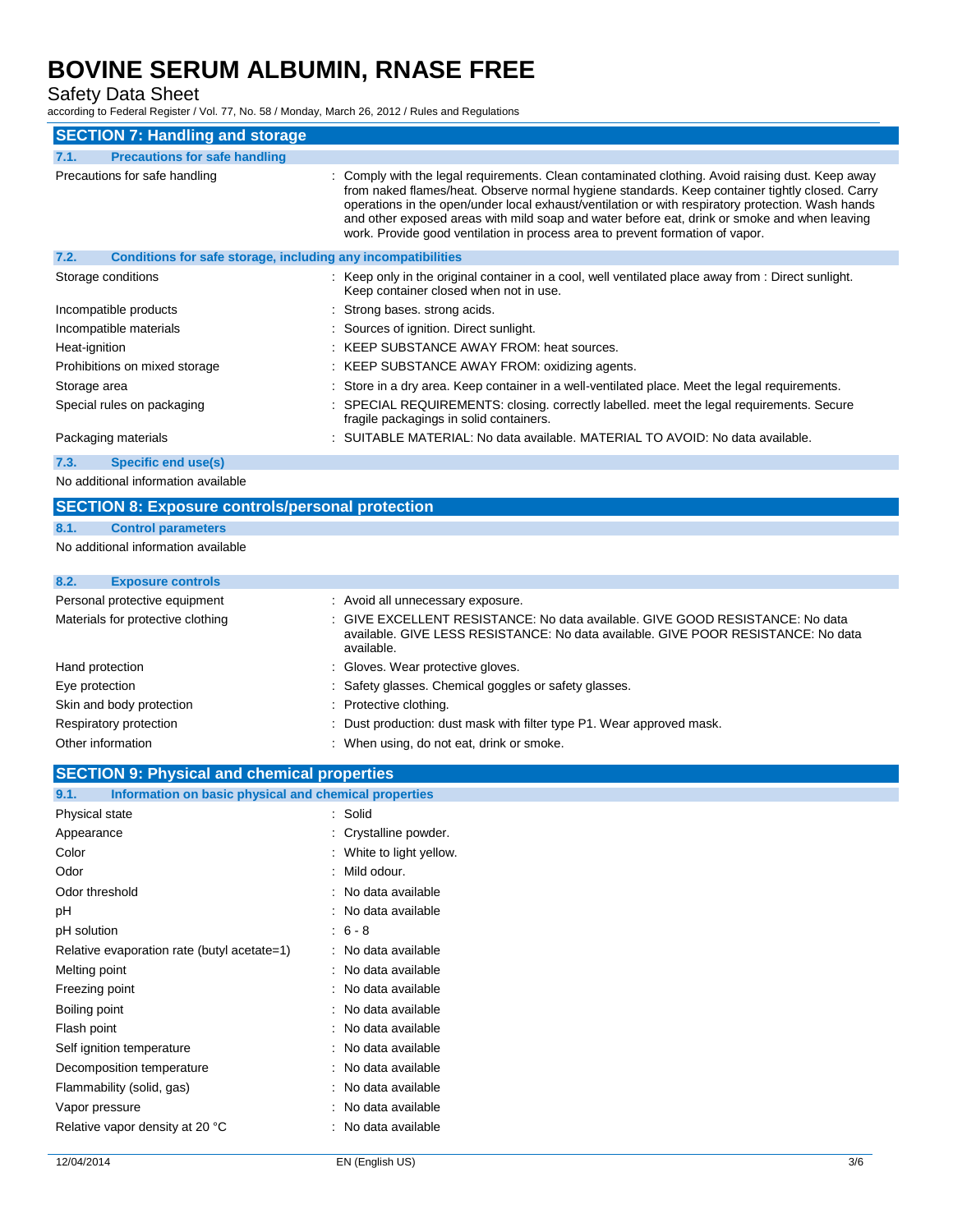Safety Data Sheet

according to Federal Register / Vol. 77, No. 58 / Monday, March 26, 2012 / Rules and Regulations

| Relative density                 | : No data available                           |
|----------------------------------|-----------------------------------------------|
| Solubility                       | : Poorly soluble in water.<br>Water: $>$ 30 % |
| Log Pow                          | : No data available                           |
| Log Kow                          | : No data available                           |
| Viscosity, kinematic             | : No data available                           |
| Viscosity, dynamic               | : No data available                           |
| Explosive properties             | : No data available                           |
| Oxidizing properties             | : No data available                           |
| <b>Explosive limits</b>          | : No data available                           |
| 9.2.<br><b>Other information</b> |                                               |

#### No additional information available

| <b>SECTION 10: Stability and reactivity</b>                                                                   |                                                                     |  |  |
|---------------------------------------------------------------------------------------------------------------|---------------------------------------------------------------------|--|--|
| <b>Reactivity</b><br>10.1.                                                                                    |                                                                     |  |  |
| On burning: release of toxic and corrosive gases/vapours (nitrous vapours, carbon monoxide - carbon dioxide). |                                                                     |  |  |
| 10.2.<br><b>Chemical stability</b>                                                                            |                                                                     |  |  |
| No data available. Not established.                                                                           |                                                                     |  |  |
| 10.3.<br><b>Possibility of hazardous reactions</b>                                                            |                                                                     |  |  |
| Not established.                                                                                              |                                                                     |  |  |
| <b>Conditions to avoid</b><br>10.4.                                                                           |                                                                     |  |  |
| Direct sunlight. Extremely high or low temperatures.                                                          |                                                                     |  |  |
| 10.5.<br><b>Incompatible materials</b>                                                                        |                                                                     |  |  |
| strong acids. Strong bases.                                                                                   |                                                                     |  |  |
| 10.6.<br><b>Hazardous decomposition products</b>                                                              |                                                                     |  |  |
| fume. Carbon monoxide. Carbon dioxide.                                                                        |                                                                     |  |  |
| <b>SECTION 11: Toxicological information</b>                                                                  |                                                                     |  |  |
| 11.1.<br><b>Information on toxicological effects</b>                                                          |                                                                     |  |  |
|                                                                                                               |                                                                     |  |  |
| Acute toxicity                                                                                                | : Not classified                                                    |  |  |
| Skin corrosion/irritation                                                                                     | : Not classified                                                    |  |  |
| Serious eye damage/irritation                                                                                 | Not classified                                                      |  |  |
| Respiratory or skin sensitization                                                                             | Not classified                                                      |  |  |
| Germ cell mutagenicity                                                                                        | Not classified                                                      |  |  |
| Carcinogenicity                                                                                               | : Not classified                                                    |  |  |
| Reproductive toxicity                                                                                         | : Not classified                                                    |  |  |
| Specific target organ toxicity (single exposure)                                                              | : Not classified                                                    |  |  |
| Specific target organ toxicity (repeated                                                                      | : Not classified                                                    |  |  |
| exposure)                                                                                                     |                                                                     |  |  |
| Aspiration hazard                                                                                             | : Not classified                                                    |  |  |
| Potential Adverse human health effects and<br>symptoms                                                        | : Based on available data, the classification criteria are not met. |  |  |
| <b>SECTION 12: Ecological information</b>                                                                     |                                                                     |  |  |
| 12.1.<br><b>Toxicity</b>                                                                                      |                                                                     |  |  |

| $\mathbf{L}$ .  | TUAIGHT                              |                                                                                 |
|-----------------|--------------------------------------|---------------------------------------------------------------------------------|
| Ecology - air   |                                      | Not classified as dangerous for the ozone layer (Regulation (EC) No 1005/2009). |
| Ecology - water |                                      | : Severe water pollutant (surface water). No data available on ecotoxicity.     |
| 12.2.           | <b>Persistence and degradability</b> |                                                                                 |

| 12.2.      | <b>Persistence and degradability</b>                |                                                                |     |
|------------|-----------------------------------------------------|----------------------------------------------------------------|-----|
|            | <b>BOVINE SERUM ALBUMIN, RNASE FREE (9048-46-8)</b> |                                                                |     |
|            | Persistence and degradability                       | Biodegradability in water: no data available. Not established. |     |
| 12/04/2014 |                                                     | EN (English US)                                                | 4/6 |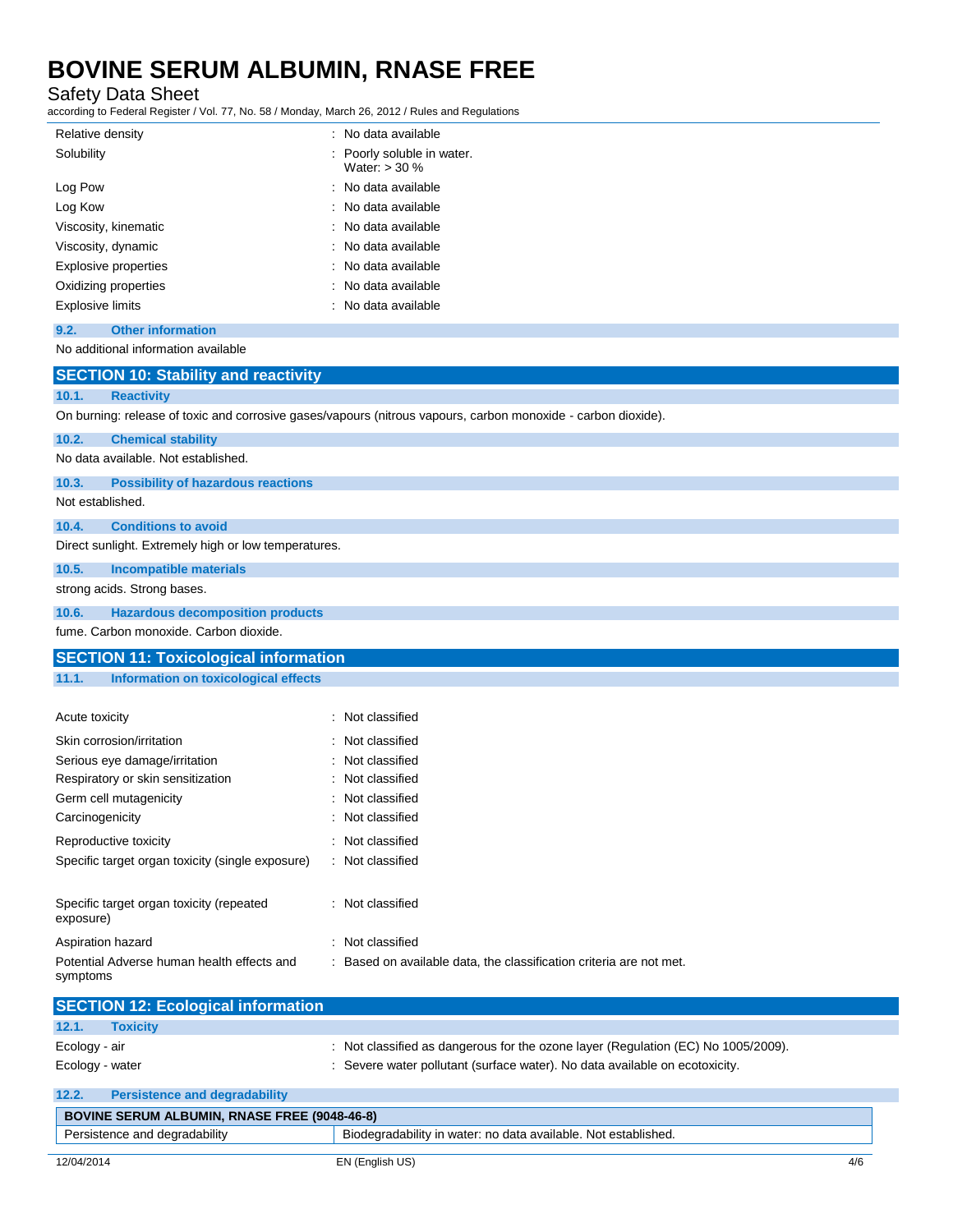#### Safety Data Sheet

according to Federal Register / Vol. 77, No. 58 / Monday, March 26, 2012 / Rules and Regulations

| <b>Bioaccumulative potential</b><br>12.3.                                                                                            |                                                                                                                           |  |
|--------------------------------------------------------------------------------------------------------------------------------------|---------------------------------------------------------------------------------------------------------------------------|--|
| <b>BOVINE SERUM ALBUMIN, RNASE FREE (9048-46-8)</b>                                                                                  |                                                                                                                           |  |
| Bioaccumulative potential                                                                                                            | No bioaccumulation data available. Not established.                                                                       |  |
| 12.4.<br><b>Mobility in soil</b>                                                                                                     |                                                                                                                           |  |
| No additional information available                                                                                                  |                                                                                                                           |  |
|                                                                                                                                      |                                                                                                                           |  |
| <b>Other adverse effects</b><br>12.5.                                                                                                |                                                                                                                           |  |
| Other information                                                                                                                    | : Avoid release to the environment.                                                                                       |  |
| <b>SECTION 13: Disposal considerations</b>                                                                                           |                                                                                                                           |  |
| <b>Waste treatment methods</b><br>13.1.                                                                                              |                                                                                                                           |  |
| Waste disposal recommendations                                                                                                       | : Remove to an authorized waste treatment plant. Dispose in a safe manner in accordance with                              |  |
|                                                                                                                                      | local/national regulations.                                                                                               |  |
| Additional information                                                                                                               | : LWCA (the Netherlands): KGA category 03. Can be considered as non hazardous waste<br>according to Directive 2008/98/EC. |  |
| Ecology - waste materials                                                                                                            | : Avoid release to the environment.                                                                                       |  |
| <b>SECTION 14: Transport information</b>                                                                                             |                                                                                                                           |  |
| In accordance with DOT                                                                                                               |                                                                                                                           |  |
| No dangerous good in sense of transport regulations                                                                                  |                                                                                                                           |  |
| <b>Additional information</b>                                                                                                        |                                                                                                                           |  |
| Other information                                                                                                                    | : No supplementary information available.                                                                                 |  |
|                                                                                                                                      |                                                                                                                           |  |
| ADR                                                                                                                                  |                                                                                                                           |  |
| Transport document description                                                                                                       | : UN N/A                                                                                                                  |  |
| Packing group (ADR)                                                                                                                  | : N/A                                                                                                                     |  |
| Hazard identification number (Kemler No.)                                                                                            | : N/A                                                                                                                     |  |
| Classification code (ADR)                                                                                                            | : N/A                                                                                                                     |  |
|                                                                                                                                      |                                                                                                                           |  |
| <b>Transport by sea</b>                                                                                                              |                                                                                                                           |  |
| No additional information available                                                                                                  |                                                                                                                           |  |
| <b>Air transport</b>                                                                                                                 |                                                                                                                           |  |
| No additional information available                                                                                                  |                                                                                                                           |  |
| <b>SECTION 15: Regulatory information</b>                                                                                            |                                                                                                                           |  |
| 15.1. US Federal regulations                                                                                                         |                                                                                                                           |  |
|                                                                                                                                      |                                                                                                                           |  |
| <b>BOVINE SERUM ALBUMIN, RNASE FREE (9048-46-8)</b><br>Not listed on the United States TSCA (Toxic Substances Control Act) inventory |                                                                                                                           |  |
|                                                                                                                                      |                                                                                                                           |  |
| 15.2. International regulations                                                                                                      |                                                                                                                           |  |
| <b>CANADA</b>                                                                                                                        |                                                                                                                           |  |
| No additional information available                                                                                                  |                                                                                                                           |  |
|                                                                                                                                      |                                                                                                                           |  |
|                                                                                                                                      |                                                                                                                           |  |
| <b>EU-Regulations</b>                                                                                                                |                                                                                                                           |  |
| No additional information available                                                                                                  |                                                                                                                           |  |
|                                                                                                                                      |                                                                                                                           |  |
|                                                                                                                                      |                                                                                                                           |  |
| Classification according to Regulation (EC) No. 1272/2008 [CLP]                                                                      |                                                                                                                           |  |
| Not classified                                                                                                                       |                                                                                                                           |  |
|                                                                                                                                      |                                                                                                                           |  |
| <b>Classification according to Directive 67/548/EEC or 1999/45/EC</b>                                                                |                                                                                                                           |  |
| Not classified                                                                                                                       |                                                                                                                           |  |
| <b>National regulations</b><br>15.2.2.                                                                                               |                                                                                                                           |  |
| No additional information available                                                                                                  |                                                                                                                           |  |
| 12/04/2014                                                                                                                           | EN (English US)<br>5/6                                                                                                    |  |
|                                                                                                                                      |                                                                                                                           |  |